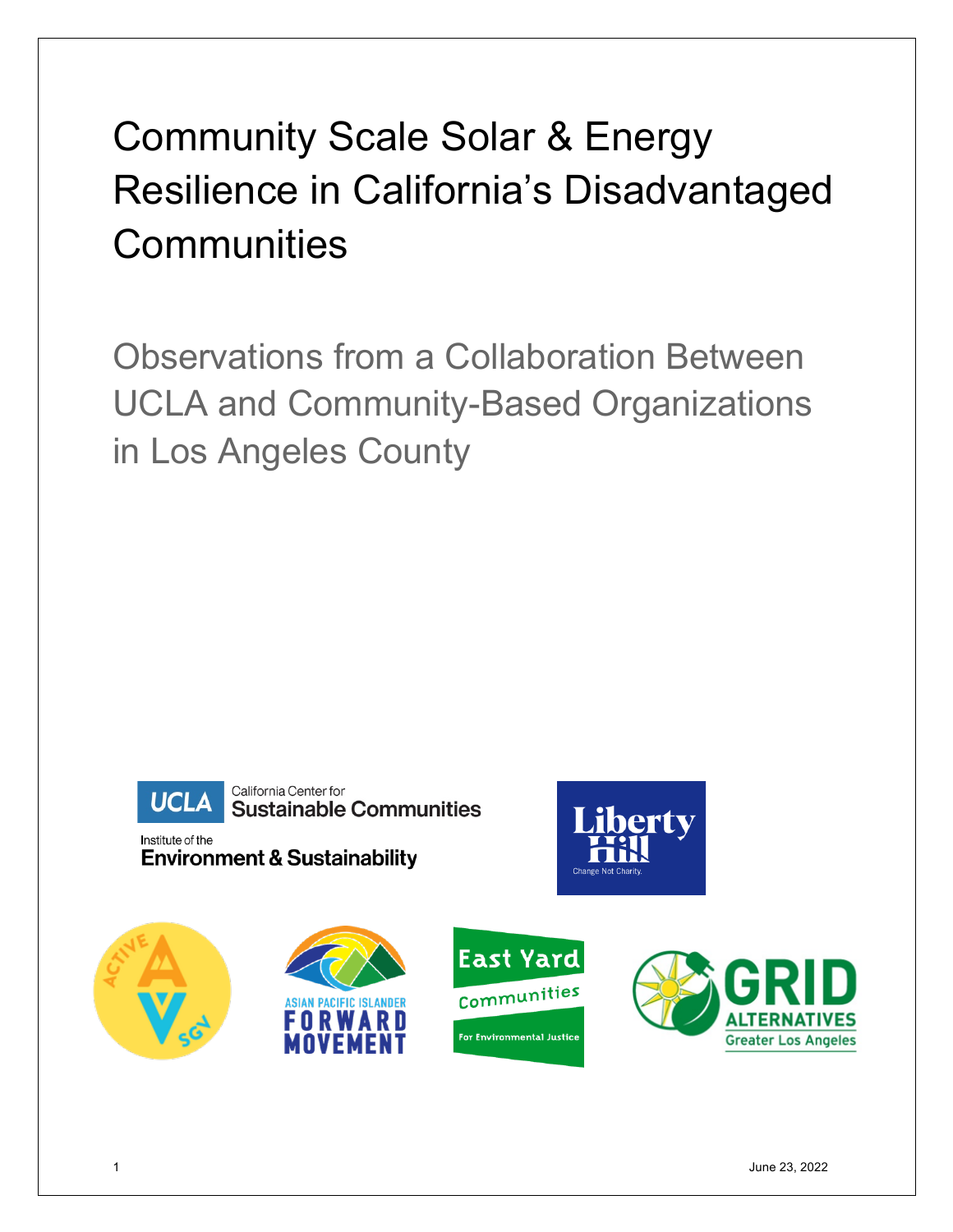# Executive Summary

This paper identifies a set of recommended changes to California's community solar programs and related regulations to advance a just energy transition for low-income, disadvantaged, and vulnerable communities.

Recommendations include:

- Direct funding for community-based organizations (CBOs) to lead planning and outreach
- Expanded funding for community solar installations
- Establishment of construction targets for community solar based on spatial analysis of low-income and renter households in disadvantaged communities, accounting for future electrification of appliances and vehicles
- Development of a statewide mapping tool to facilitate CBOs and local governments in citing community solar
- Greater access to grid data to support project siting, and to prioritize distribution infrastructure investments to support such projects
- A change to CPUC rules to permit solar installations to function as both community solar and microgrid resilience centers<sup>1</sup>, as the most economical way to provide both these essential services, particularly in urban areas
- The addition of high heat as a resiliency category for SGIP

 $1$  Behind-the-meter solar and storage systems that supply emergency power to a building and/or property. Alternatively called resilience centers or microgrid resilience centers.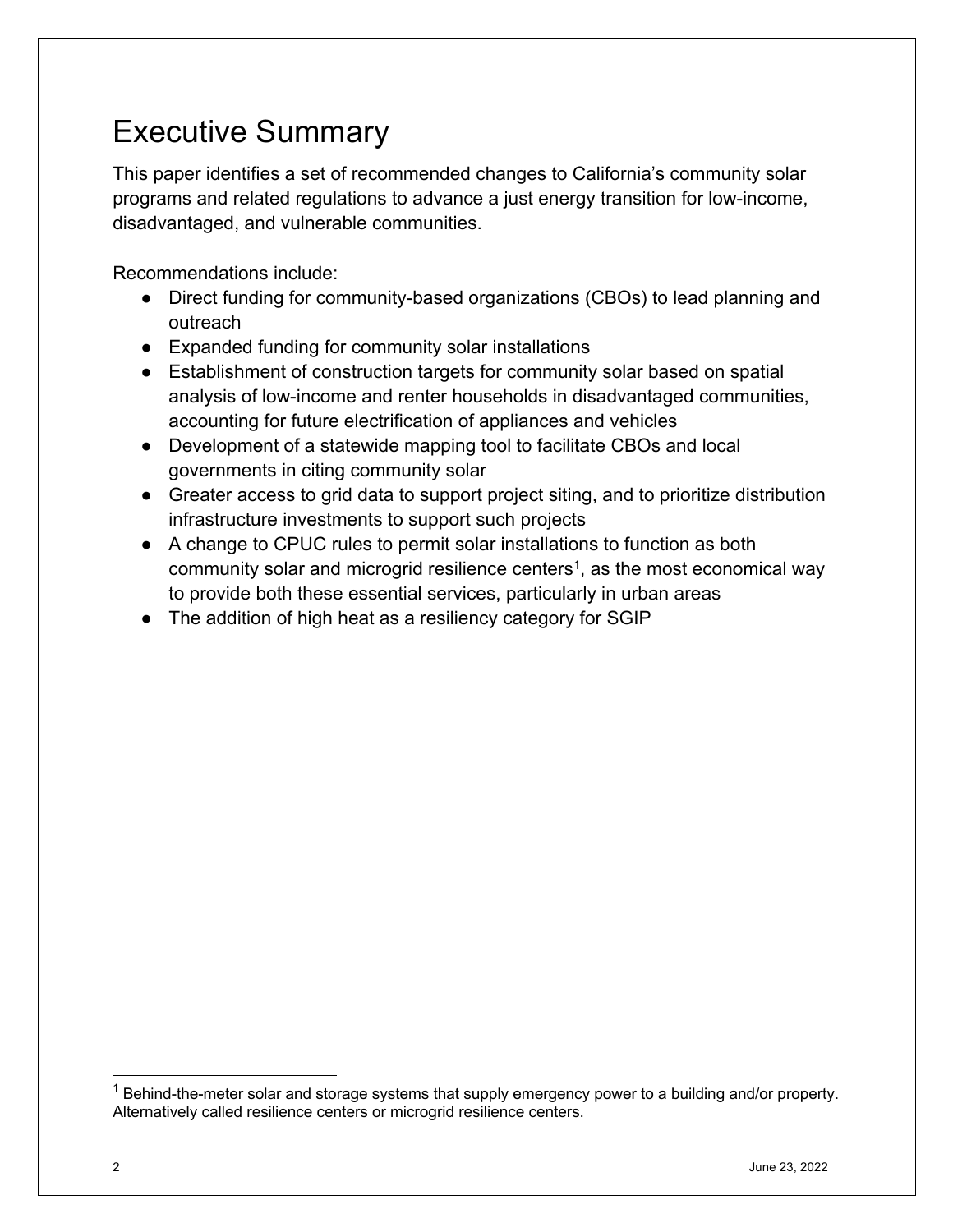# Context & Project Description

California's legislative commitment to a "just and equitable" energy transition is laudable, but the ultimate socio-economic effects of the transition on the state's disadvantaged and vulnerable communities (DVCs) will depend on how notions of 'equity' and 'justice' are operationalized in policy.

Our team recently completed a project, funded by the California Strategic Growth Council (SGC), that explored the current frontiers of possibility for DVCs to participate in the energy transition. The project team consisted of The California Center for Sustainable Communities at UCLA, the non-profit organization Liberty Hill Foundation, and the following community-based organizations (CBOs) representing a diverse set of DVCs throughout Los Angeles County: Active San Gabriel Valley, Asian Pacific Islander Forward Movement, East Yard Communities for Environmental Justice, Pacoima Beautiful, Redeemer Community Partnership, Social Justice Learning Institute, and T.R.U.S.T South LA.

In the course of this project, community solar systems and resiliency centers were identified as high priorities for DVCs. These types of installations are attractive because they do not place the burden of implementation upon renter households, or even on homeowners in DVCs, many of whose homes may not be structurally fit to support roof mounted PV systems. The proportion of renters and the condition of housing stock in DVCs have been identified in other, previous studies as major barriers to adoption of renewable technologies in these communities.

The project team worked together to build a site selection and evaluation tool for use by communities and other entities interested in developing community energy systems. Other elements of the project involved examining existing utility programs such as the Disadvantaged Communities Green Tariff (DAC-GT) and Community Solar Green Tariff (CSGT) to assess the value and usefulness of these programs in the buildout of community solar in DVCs.

After the team was formed, the project proceeded in three phases. The first involved an intensive "Energy 101" introduction, taught by UCLA team members, which presented information about the electric power grid, renewable energy technologies, and explanations of policies and regulations that organizations need to understand in order to interface with electric service providers regarding the construction and operation of community energy systems. The second phase involved the collaborative creation of a web-based geographic information system (GIS) tool to help identify and prioritize suitable sites for community solar assets and/or resilience centers within disadvantaged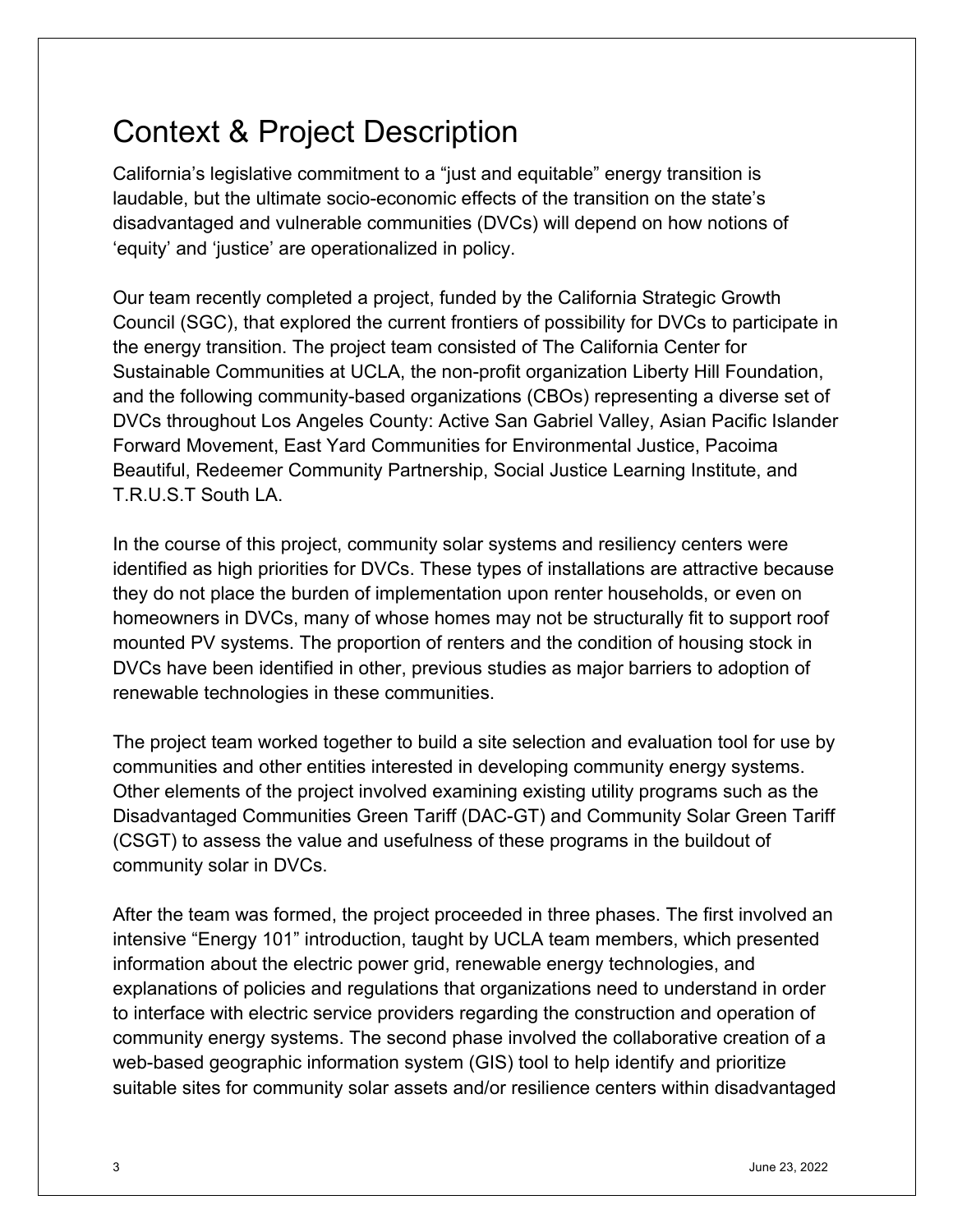communities. The third and final phase consisted of developing a set of case studies, during which CBO team members began the process of recruiting site hosts and designing community solar systems or resiliency centers. The object of this activity was to assess barriers to implementation by advancing the system plans as far as possible. The team also learned a great deal in the course of the project about the shortcomings of the CSGT and DAC-GT programs; specifically, about how their designs make community-led efforts in urban areas extremely difficult.

The existence (and persistence) of some barriers to DVCs' participation in the energy transition (including the lack of renter agency to install solar, discouragingly large transaction costs, and the dearth of financing options) are well known. Our collaboration on this project, however, revealed additional insights; ultimately, the team concluded that the programs and funding currently on offer from the utilities and the State to 'include' disadvantaged communities in the energy transition are woefully inadequate. Furthermore, an analysis using the GIS tool suggests that grid constraints will severely limit deployment of DER systems County-wide, and that their effects will be felt most acutely in lower-income areas where current levels of distributed rooftop solar PV adoption are far below average, and the need for community solar and resilience centers is highest.

In the following sections we discuss the development of the GIS tool, findings from the case studies, and the reasons why existing community solar programs fail to overcome the barriers to DVC participation in the energy transition. We then make a series of recommendations for how to reform community solar and resiliency center programs based on the experiences of the project team. We also discuss (with reference to UCLA's research and that of others) some persistent points of confusion and blind spots in conventional thinking about energy policy, and the decarbonization of people's domestic lives.

# Collaborative Tool Development

A just energy transition requires an integrated approach to technological, social, economic, and governance challenges. Collaboration between academic teams and community-based organizations is an essential aspect of the transition, since these collaborations link the data and tools available to university researchers with the vast stores of lived experience and on-the-ground knowledge of groups representing the communities most negatively impacted and burdened by fossil fuel consumption. These partnerships can enrich and amplify research products, build and enhance the capacity of all organizations involved, and make substantive contributions toward a just transition.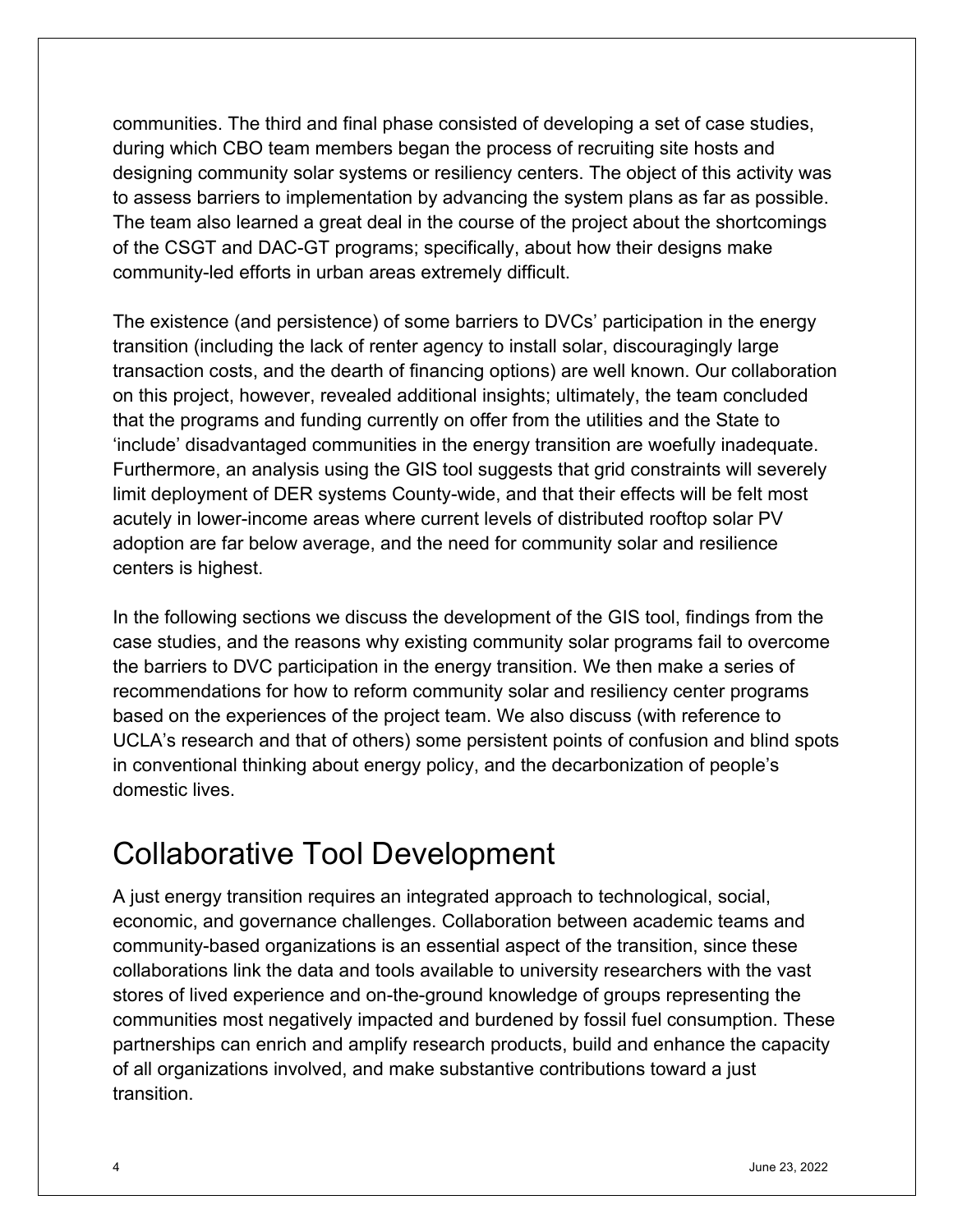To this end the project included two-way knowledge building elements, and a collaboration on a web-based GIS tool designed to provide essential information to organizations developing (or considering developing) community energy systems. Project meetings were based on a public-participatory geographic information system (PPGIS) framework. To create a site selection tool that was actually useful for the team's CBO members meant that the needs, desires, and preferences of their communities, vis-a-vis energy, needed to be central to project discussions. In turn, the information contained in the Energy 101 course provided CBOs with the knowledge required to engage with electric service providers and public agencies regarding the energy transition in DVCs. Discussions about the grid also served to underscore the importance of community solar and resilience centers to all participating. Conversations between team members about community needs and how to address them ranged widely; they included the condition of building stock in DVCs, household composition, attitudes towards solar technologies, building electrification, and "peaker" power plant operations, among other topics.

### Results of Tool Application

Following the educational and tool development phases of the project, the team's CBO members used the tool to conduct a table-top exercise in which they identified a set of candidate sites for community solar installations or resiliency centers in their own communities. Several CBO members also went on to develop more detailed studies, which included contacting site owners, soliciting input from community leaders, and conducting site visits to develop system designs and estimates of solar potential. Potential sites considered by the CBOs were mostly publicly-owned or oriented properties - fire stations, parks, schools, churches, etc.

The exercise revealed much higher than expected "soft" transactional costs associated with community-driven development of distributed energy systems. The team learned that local governments, school boards, religious organizations, and other potential site hosts are quite interested in the financial and resiliency benefits of DER technologies. However, the project team also discovered that a surprising number of bureaucratic hurdles needed to be cleared before the assessment of a site's potential to host either type of system could begin. As the exercise progressed, it became increasingly clear that getting all parties (the community, the site host, and contractor) to agree on a system design, and then to determine precisely what a chosen site could support in terms of system capacity were prohibitively laborious and time-consuming tasks. Both require carefully structured communication amongst the parties involved in building and operating the system, as well as extensive community engagement. So demanding are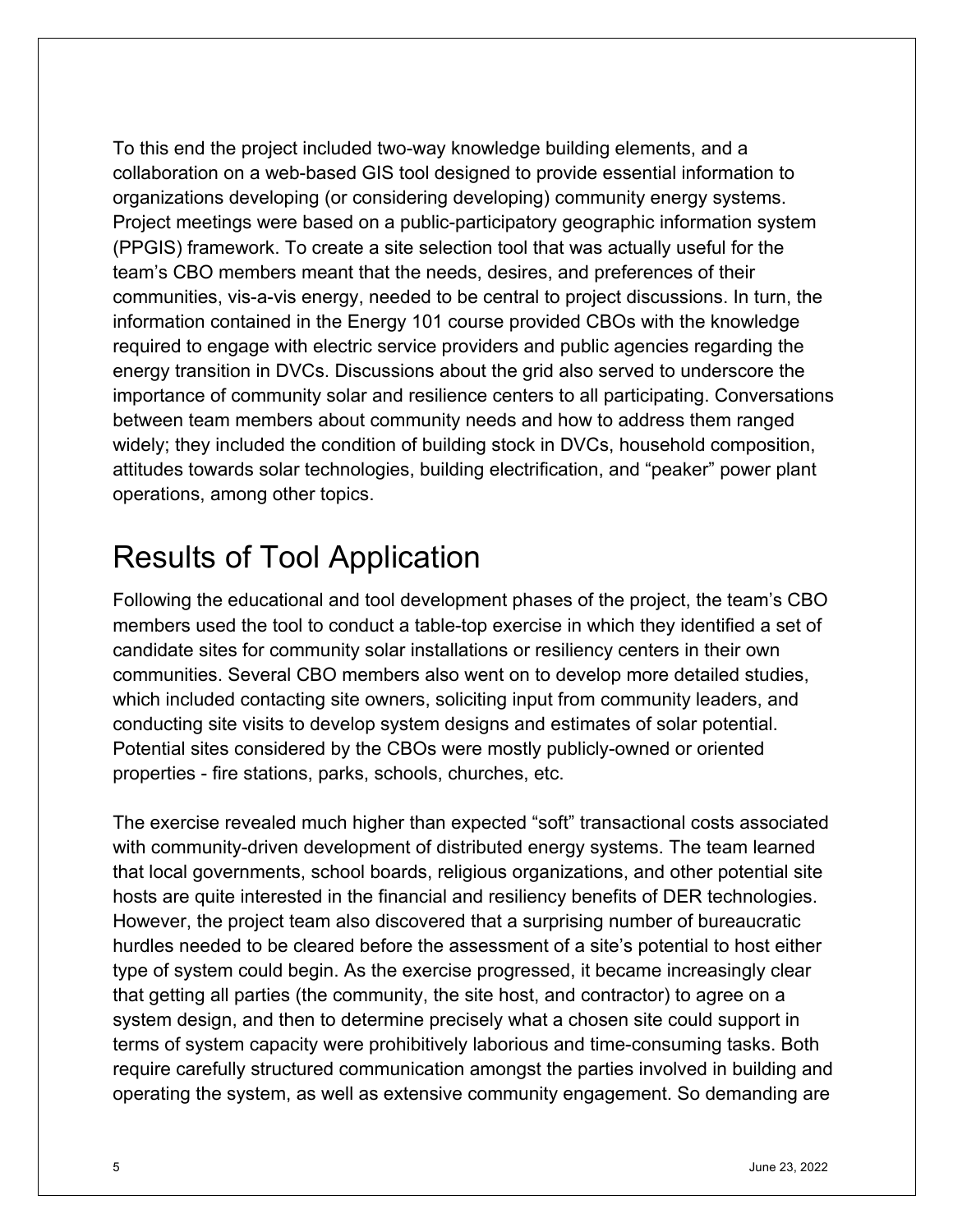these steps, in fact, that the team's CBO members would not have had the time to even participate in the tool application phase of the project without dedicated funding from the SGC.

In order to learn more about the applicable utility community solar programs, representatives from both Southern California Edison and The Clean Power Alliance (CPA), the regional Community Choice Aggregator (CCA), were invited to make presentations to the project team about their organizations' program offerings. The presentations did not address the design of the programs themselves, or barriers to lowincome community participation. The information that representatives from SCE and the CPA provided about their community solar programs and application processes underscored how difficult it is for DVCs to participate in them.

In addition to using the GIS tool for local siting of solar installations, we conducted a larger scale analysis, to understand the potential for rooftop community solar and the extent to which grid capacity will limit build-out. Our calculations showed that approximately 3.5GW of technical solar potential is available on the existing rooftops and parking lot areas of institutional, government-owned, and community-oriented properties in LA County SCE territory. However, buildout of this technical potential will be substantially constrained by current grid capacity and Rule 21 interconnection protocols as implemented by SCE.

Using data from SCE's Distribution Resources Plan External Portal (DRPEP) we determined that **33% of the total solar potential would be constrained for development as Community Solar based on circuit ICA capacity and 86% would be constrained for development as Resilience Centers based on Rule 21 implementation.** While additional detailed studies by the utility might ultimately allow solar installations beyond the screening capacity limits, the additional time, cost, and uncertainty associated with such studies means that there is little likelihood that CBOs will have capacity to pursue them. Overall, these constraints have a disproportionate impact on DVCs, because of the importance of community solar and resilience centers to advancing the energy transition in these neighborhoods.

Overall, the collaboration between UCLA and the CBOs showed that state policy has not alleviated the difficulties that DVCs face in their attempts to adopt DER systems. It is clear that without significant changes to program structure and funding, the state will not achieve its objectives for a more just transition.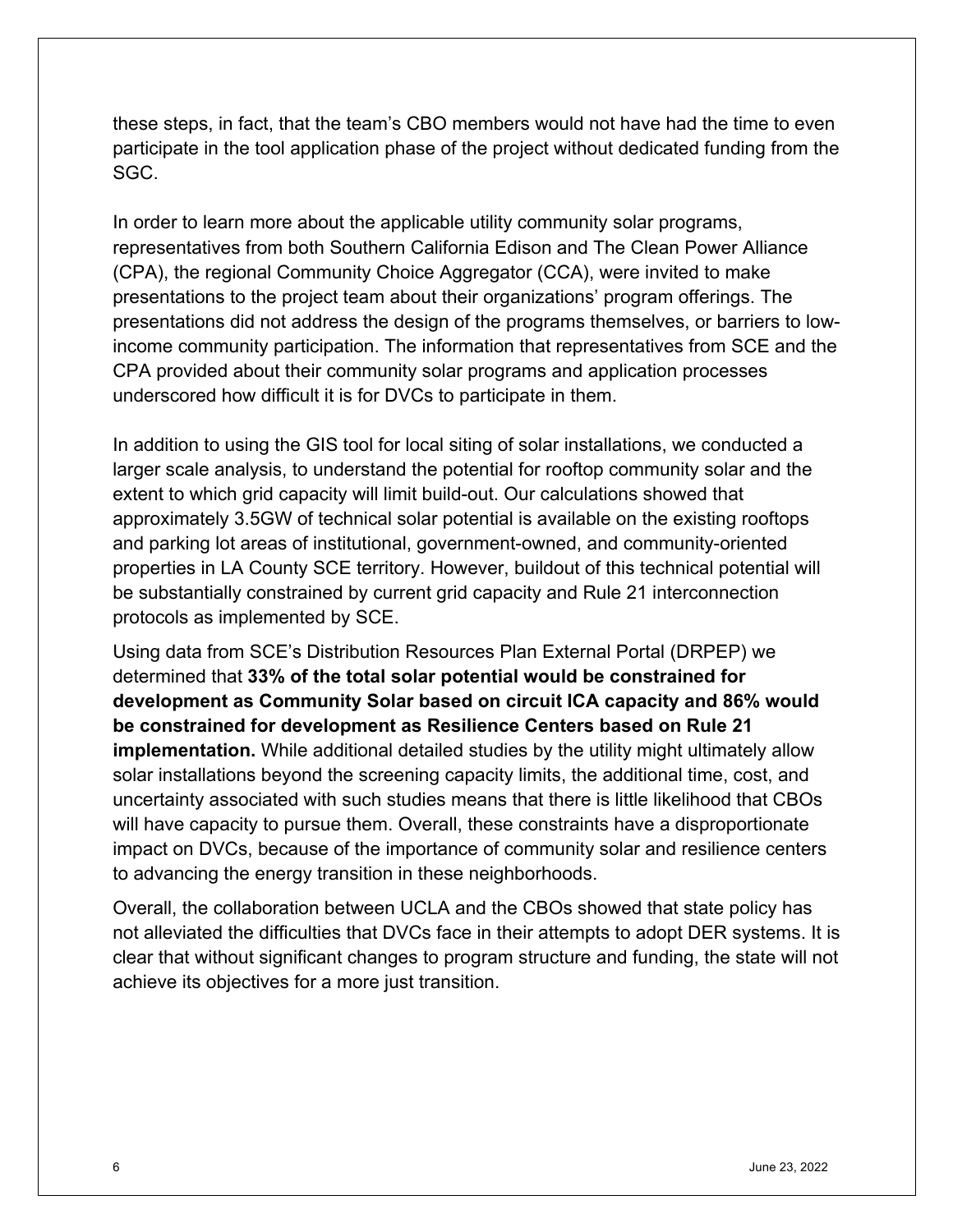# Shortcomings of Current Policies & Programs

Stepping through the process of proposing and designing community solar and resiliency systems in DVCs reveals why so few projects have actually been built:

#### Lack of Up-Front Funding For Community Organizations to Lead **Projects**

Successfully designing and bidding a community solar or resiliency project is a considerable investment of time and resources. Initiating a project involves recruiting a willing site host, engaging with the community the system will serve, enrolling tens to hundreds of participants, interfacing with solar contractors, etc. Managing the execution of DER projects is simply overwhelming for most community-based organizations. Nearly all CBOs are nonprofits, and do not have capital reserves to draw upon for preparing bids for competitive programs.

Currently, marketing, education, and outreach (ME&O) funds are available under the CSGT program. These funds, however, are made available to potential community sponsors only after the organization submits a Letter of Commitment. The considerable time and labor costs required to submit this letter are not covered by ME&O funds, only the subsequent outreach and recruitment work to enroll participants. The potential energy cost savings for project enrollees and site hosts are not enough to justify preparing bids. The lack of up-front funding for community based organizations effectively prohibits them from leading 'community' projects.

#### Community Solar Programs Cater to Solar Developers, not Disadvantaged Communities

The CPUC's community solar programs are tailored to the interests and capabilities of solar developers, not community groups. DAC-GT and CSGT's designs, capacities, and utilization records clearly show that they are intended to gauge the interest of solar developers in DVC projects, and only indirectly help disadvantaged communities to reduce energy cost burdens and protect the health and safety of their residents. Current DVC community solar programs are structured so that developers lead projects and community groups are recruited for their support and outreach.

Tellingly, both CPUC DVC solar programs also do not feature any goals or targets related to community resiliency or total individual/ household enrollment. This is unacceptable for programs that are ostensibly intended to help ease the energy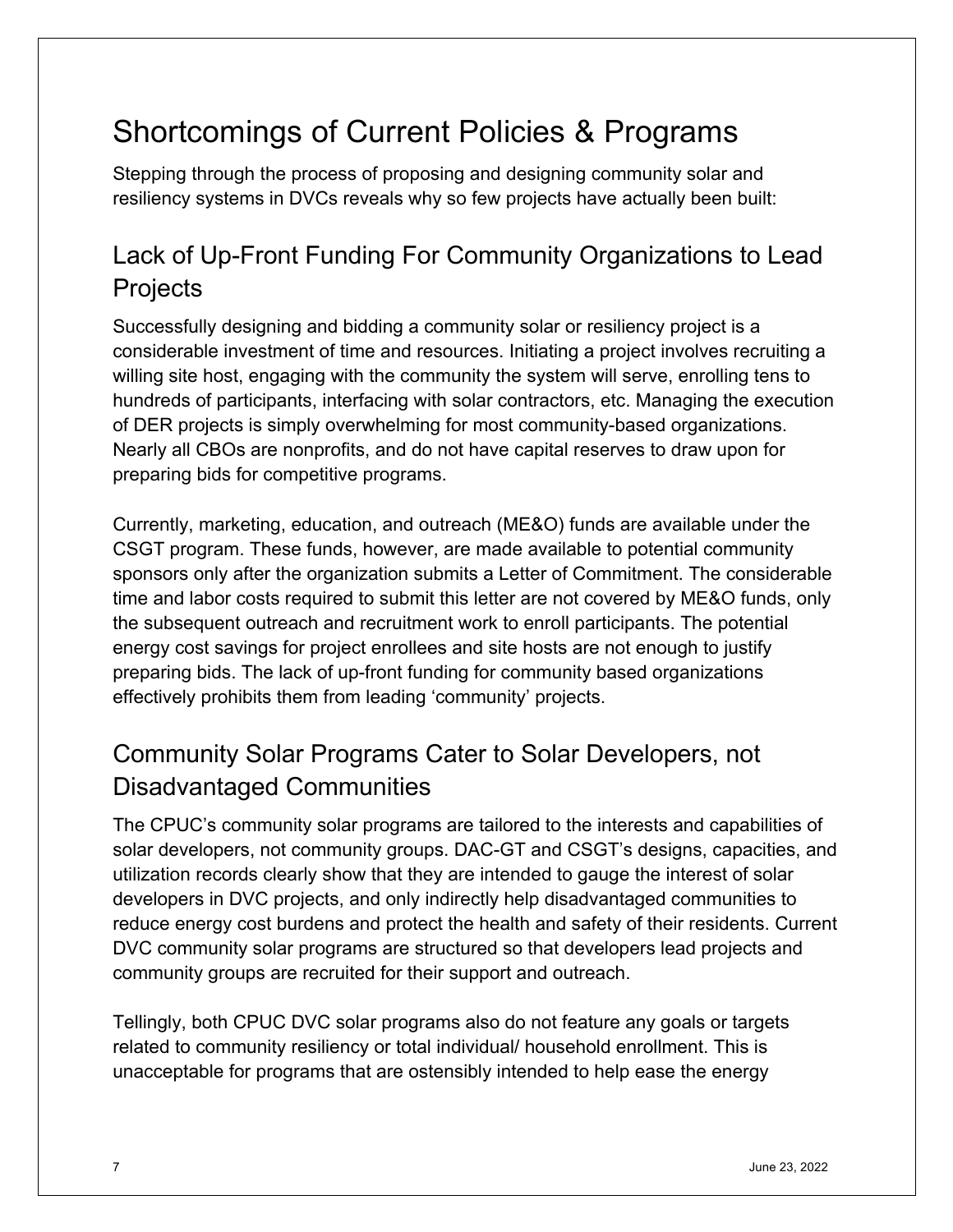burdens of low-income Californians, many of whom cannot (for reasons stated previously) participate in single family net energy metering (NEM) tariff programs.

In addition to ignoring the organizational and fiscal challenges facing community-led efforts, community solar installations in urban areas face additional barriers because of how existing programs treat capital costs. These include a lack of transparency relating to cost caps (project cost per kW or kWh capacity thresholds for selecting and funding projects) and electricity prices for community solar systems. Urban rooftop solar installations tend to be more costly than ground mounted installations on undeveloped land since urban installations involve additional labor and soft costs, and require lease agreements to gain access to rooftop space. These factors make them unattractive to solar contractors whose foremost concern is minimizing costs to achieve a winning bid.

#### There Are No Obvious Plans to Scale-Up DAC DER Programs

Setting aside criticism of the developer-oriented application and bidding processes, other shortcomings include the very modest capacities (in terms of megawatts and dollars) of current programs, and the apparent lack of any initiative to scale-up modified versions of them.

DVC residents are facing escalating energy costs and intensifying environmental hazards (heat, wildfire, more frequent service outages, etc.) However there seems to be no urgency (at least at the state level) to transform the existing pilot programs into policies that will help alleviate the energy cost burdens and environmental hazards facing DVCs.

Without a plan that integrates what is known about the need for various kinds of DER systems, the barriers to community and resident participation, policy goals measured in terms of benefits to people, and timeline for implementation, no progress will be made. Judging from the fact that **no new generation assets have been installed under the DAC-GT and CSGT programs** as of the Evergreen Economics program review report (March 2022) it is clear that policy changes to encourage urban rooftop development are also necessary.

#### Current Community Solar Programs Provide No Resilience Benefits to the Communities that Host Them

Another major flaw, from the perspective of urban communities, is the hard distinction between **in front of the meter** community solar assets and **behind-the-meter** resiliency systems. Community solar systems supply wholesale power to the grid, and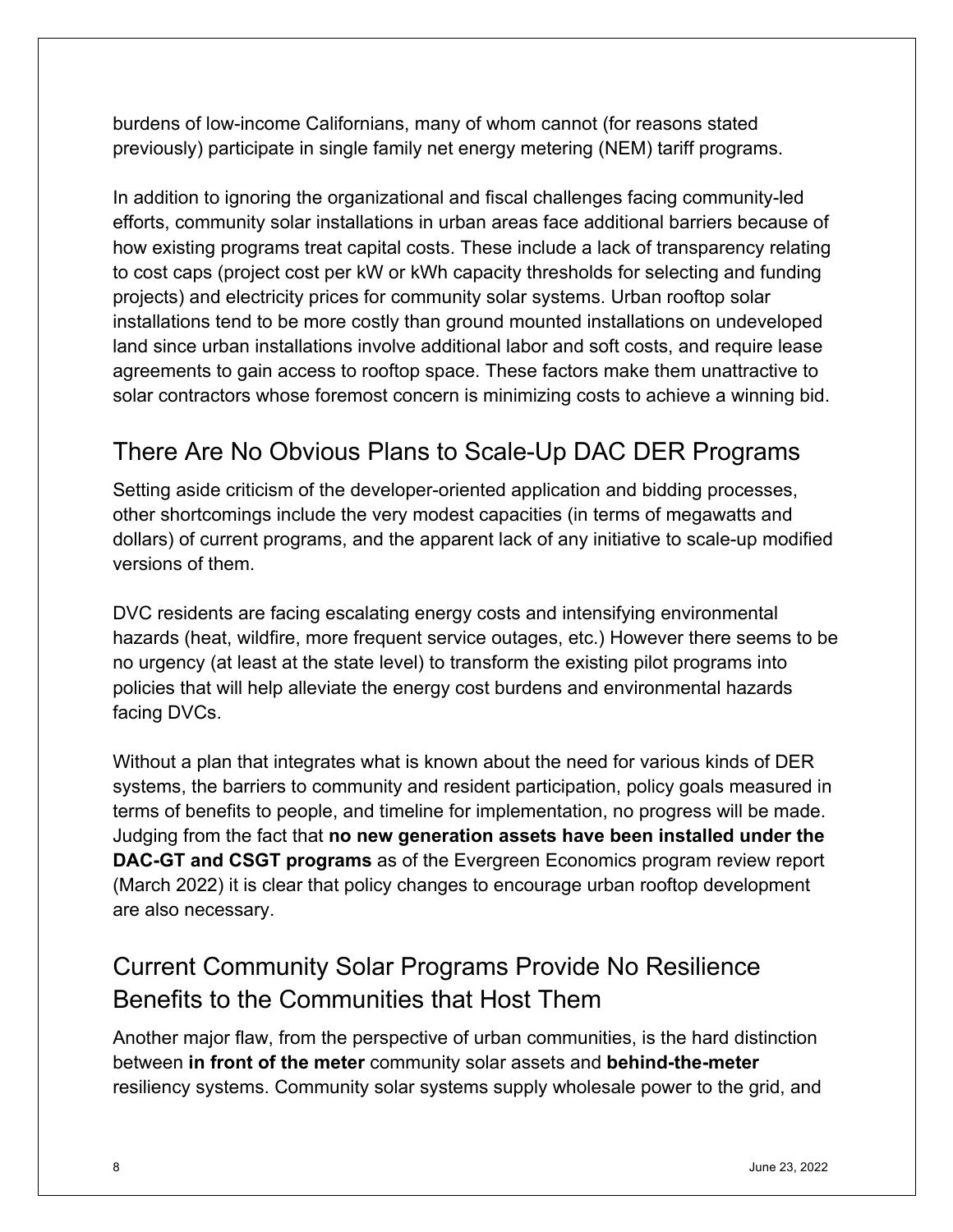the benefits of its generation and sale are virtually allocated to the system's subscribers. Battery storage is integral to resiliency systems that provide emergency energy services in the event of prolonged outages or other disasters. However, no system can, under the current regulatory framework, provide both kinds of benefits. **In fact, the community solar programs prohibit the inclusion of storage**. In an urban context, a system that provides benefits from generation and sale *and* community resiliency is the most efficient use of resources and space. Allowing for the construction of such hybrid systems would also potentially help community organizers and solar contractors economize on the amount of marketing and outreach work needed to enroll subscribers and raise awareness about the benefits of resilience and community solar.

Allowing community solar systems to be paired with storage is also especially important in light of the increasing number of heat days, and the stress such conditions will put on the grid. Sites that are able to host resilience centers are in limited supply, and communities should be allowed to extract maximum value from them.

#### Lack of Grid Capacity Data for the Design & Siting of Resilience **Centers**

Finally, much of grid capacity data that communities and municipal governments need to design and site resilience centers is not freely and publicly available. The lack of transparency regarding the interconnection of behind-the-meter systems is bound to hamper local efforts to build such systems. For example, SCE does not expose information about minimum historical loads for distribution circuits through its DRPEP map despite the option of using these data under its Rule 21 fast track supplemental review. This information is only available on a case-by-case basis, after submitting an interconnect application and a \$300 fee.

The lack of transparency about interconnection is already causing problems for DVCs and local governments who want to include the building of resilience centers as part of climate adaptation or sustainability plans. Many local governments do not understand the constraints on the building of resilience centers, and end up creating plans and policies that cannot be implemented as written (e.g., LA County's Safety Element calls out building resilience centers, but includes no mention of constraints on siting). The lack of information about grid capacity eventually risks exposing DVC residents to dangerous levels of high heat in the event of an extended service interruption.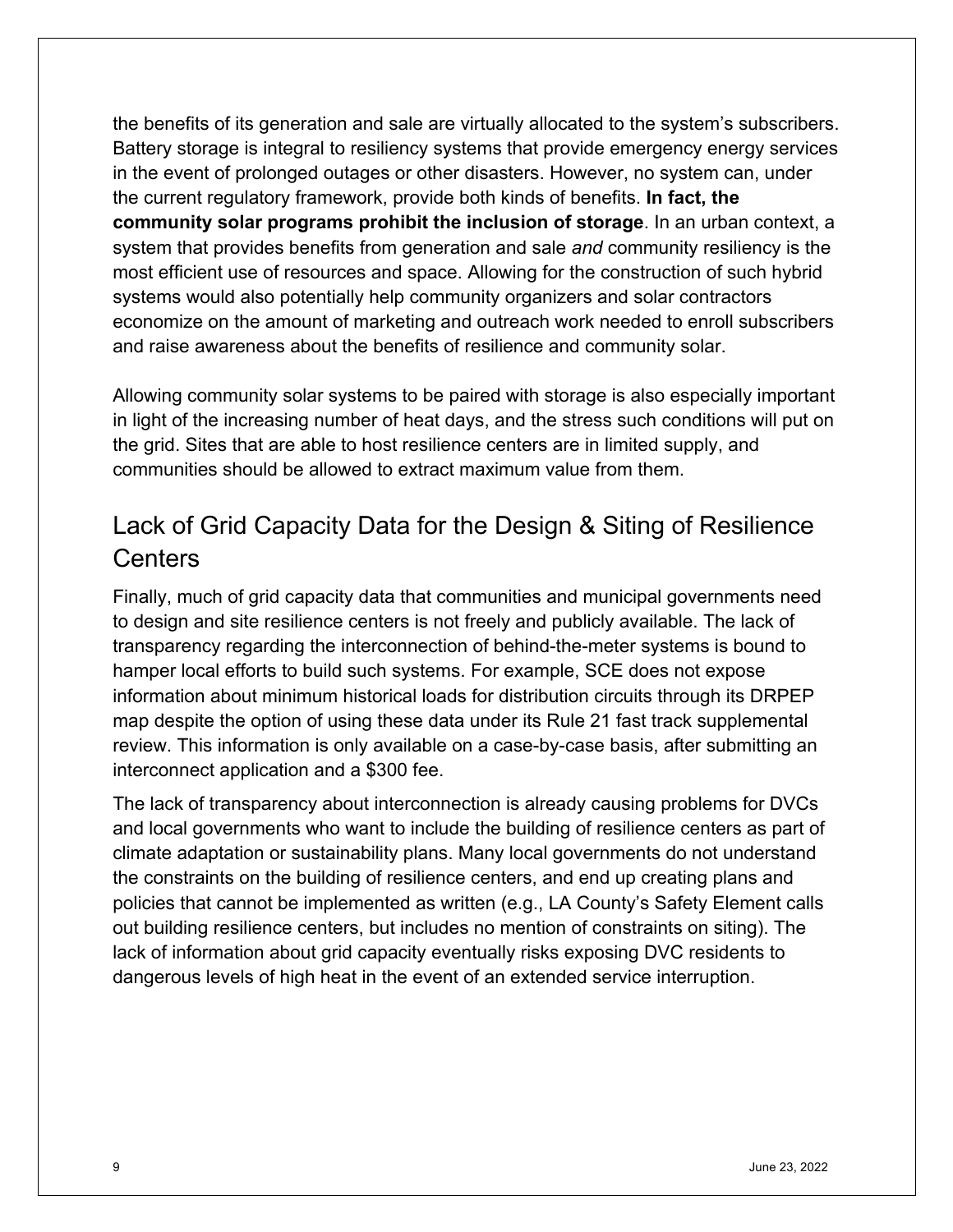# Recommendations

Our project finds that major rule changes must be made if the state is to meet its commitment to helping DVCs benefit from solar and storage DER technology.

- 1. Funding should be made available up-front for CBOs to engage with their communities and enlist contractors and site hosts. Community-based organizations are well-positioned to lead DER system development projects in disadvantaged communities. Dedicated funding for initial community outreach and planning will help make the development of DER systems truly communityled projects.
- 2. More funding should be available to build community solar and resiliency systems in DVCs. These systems are intended to alleviate energy costs for DVC residents and ensure that they have access to vital energy services in the event of extended service interruptions. The economic viability thresholds used to award funding should be revised with these considerations in mind. Existing utility programs are not sufficient to meet community needs, and the complexity and business-oriented nature of these programs is a substantial barrier to the solar development initiatives of communities and local governments. Assembly Bill 2316, which takes up the issue of these programs by requiring the CPUC to open proceedings on community solar systems within the next year, is a step in the right direction.
- 3. Community solar and resilience programs must be expanded to provide DVCs with the environmental, financial, and resiliency benefits they deserve. First and foremost, this means funding these programs in proportion to the needs of communities for solar and resilience services. We recommended establishing program targets via statewide spatial analysis to determine the amount of community solar needed to meet the electricity consumption of the specific numbers of qualifying low-income and renter households in DAC communities. The spatial analyses would include:
	- Identifying census tracts meeting the income and CalEnviroScreen thresholds and determining the annual electricity consumption of those households
	- Applying an "electrification" factor to adjust those historical consumption values to account for the future conversion of natural gas appliances as well as the adoption of electric vehicles
	- Calculating the MW of solar PV required to meet the total annual MWh of projected electricity consumption for fully electrified households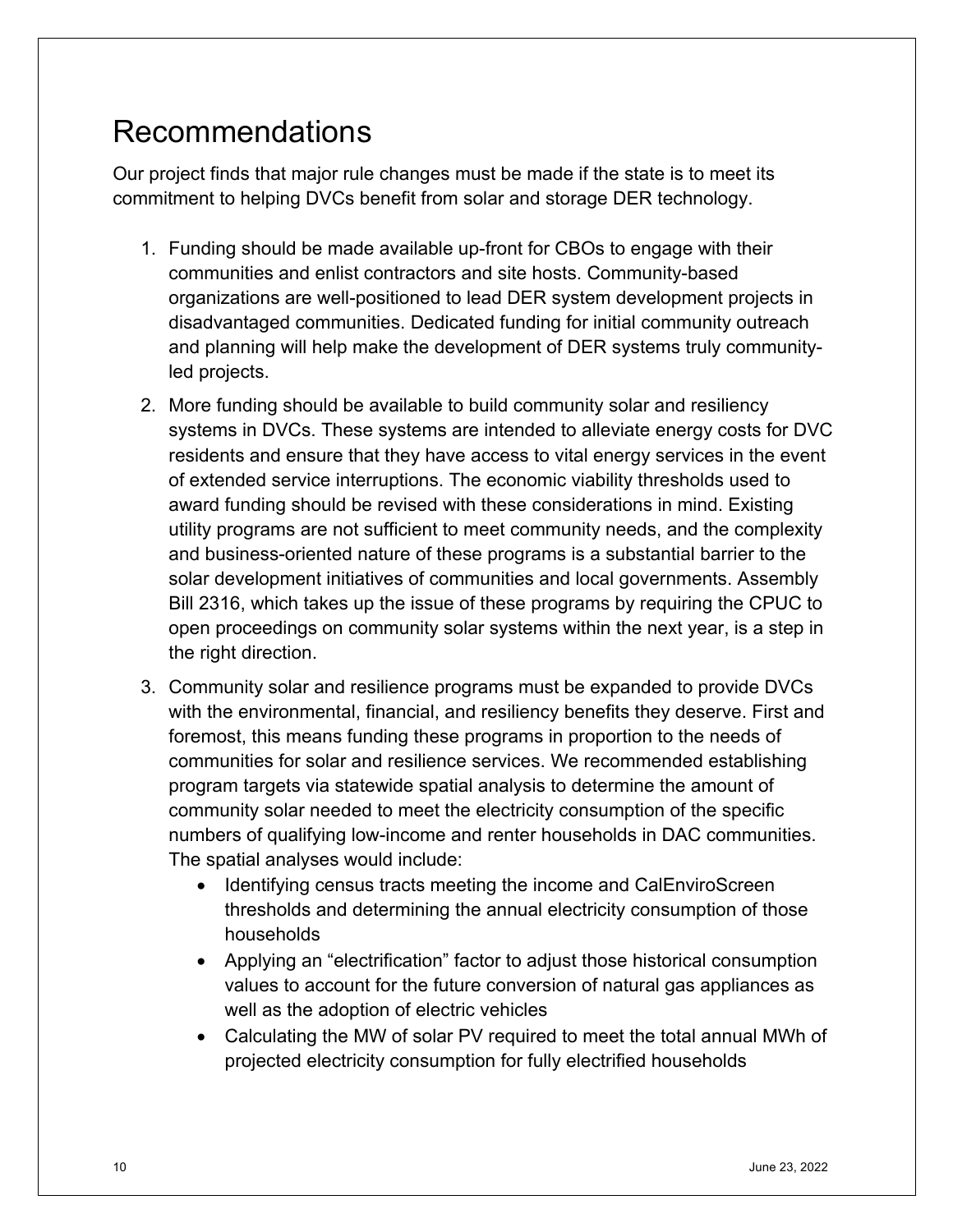- 4. Create a statewide version of the Community Solar Opportunities Mapping Tool. Such a tool fills an essential need for CBOs, local governments, and other entities striving to advance a just energy transition in under-served communities and beyond, as well as to increase resilience capacity more generally. Community groups and organizers need more information about the complexities of grid interconnection requests and approval processes, as well as the suitability of potential sites to initiate the development of community solar and resiliency systems.
- 5. We support continued efforts by the CPUC to make transparent through a public process the methodology, inputs, and assumptions of IOU Integrated Capacity Analyses for DERs, with the goal of better reflecting the physical capacity utilization of individual circuits. With this process in mind, we recommend that behind-the-meter threshold values calculated with more accurate and appropriate data (such as that allowed through SCE's supplemental review), should be exposed for bulk download through the DRPEP maps rather than requiring applications and payments to obtain those values on a case-by-case basis.
- 6. Public data on grid conditions should also include a comparison of grid capacity versus rooftop solar potential to help identify and prioritize areas for greater investment in distribution infrastructure by the utilities, since the capacity of distribution infrastructure is a major barrier to equitable adoption of DER technologies in DVCs.
- 7. The CPUC should revise the hard distinction between community solar and resilience systems. CPUC rules should be changed to permit solar installations to function as both community solar and resilience centers. In urban DVCs it is most economical to combine storage and generation (where possible) due to space constraints and greater soft costs. In such cases, utilities should account for the presence of storage in their interconnection protocols, using clear and defensible methods that are interpreted consistently across territories.
- 8. The CPUC should add high-heat exposure as a resilience category for SGIP. This would assist in the funding of resilience centers in DVCs where people must often choose between safe interior temperatures and other essential energy services.